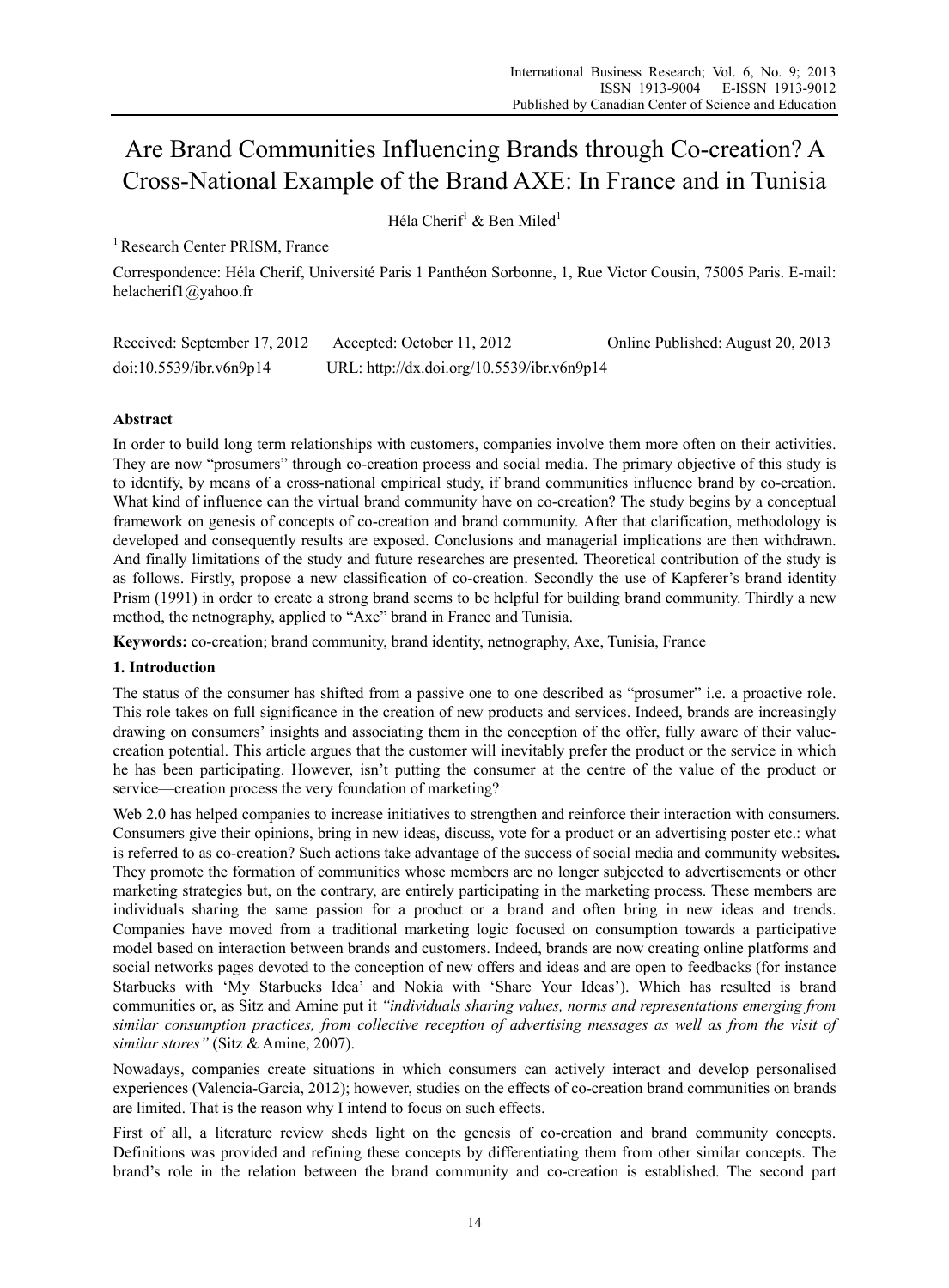highlights on the method. Qualitative interviews from experts and consumers by using the AXE brand as an example and comments from consumers, on social networks are gathered together in order to carry out to a netnographic study (Kozinets, 2002). Whereas the third part expose the result of netnographic study. After that, conclusion, discussion, as well as managerial implications are exposed and finally limitations and the future researches are presented.

## **2. Conceptual Framework**

## *2.1 A Theoretical Approach to the Co-Creation Concept*

Prahalad and Ramaswamy (2000) are the first to take a close interest in the co-creation concept by considering consumers as actors of the creation process. They exchange information and enter into explicit dialogues with companies. They have introduced a bilateral perspective for exchange (companies-customers dynamic). This thinking is complemented by Harris, Harris and Baron (2001) who have added participation to this concept and by Vargo & Lush (2004) who have conceptualized the shift from the Product Dominant Logic (P-D Logic) to the Service-Dominant Logic (S-D Logic).

#### 2.1.1 Participation and Participative Marketing

In this context, the terms collaboration, cooperation and contribution are all synonyms and can interchangeably be used with participation. The participative or collaborative marketing's primary goal is "to encourage consumers to actively participate in the elaboration of the product communication, the development of new services or the promotion of the brand's latest updates" (Harris, Harris, & Baron, 2001). Moreover, participation can also take two forms: the behavioral or physical participation with, for instance the involvement in an activity; and intellectual participation such as knowledge sharing.

Participative marketing can take many different forms: voting for movies proposed by Air France on long distance flights, for a TV advertising script (Nespresso) or for the next catalog cover (Linvosges) … In these examples, the product, the TV script or the catalog have been designed by the company. The consumer's task is simply to orient the company's choice between different options whether that concerns the organization of large-scale product or advertising testing for instance. This participative approach has been used by Starbucks with the launching of its ideas box "My Starbucks Idea" generating more than 75000 ideas, of which only a dozen have some practical application, the majority consisting of a basic improvement of existing products. In the same way, Carrefour has created a test panel for its products and has opened an ideas box to collect suggestions from more than 10,000 fans on Facebook. These two examples show how quantitative studies resorting to internet are growing. They allow to increase the sample size and to add an interpersonal perspective to the questioning process. The consumer is not certain that his opinion will be effectively taken into account and that his engagement toward the brand will be useful; his input could be minor**.**

Contrary to the examples seen above, real co-creation involves the upstream consumers in the creation process as well as those more actively engaged. Most of the time, co-creation deals with product design (Nivea, Lay's in Belgium …) or with communication campaigns (Crédit Agricole, Dim ..).

Overall, in most studies consumers or customers are considered an integral part of a firm's production process (Mills & Morris 1986). Customers' participation can be found during the "co-conception" product design phase. The "lead users", bringing in their expertise, can assist brands with the design of products. Their perceptions and preferences matter since they help identify future needs and, therefore, they contribute to the emergence of new products processes or services (Von Hippel, 1986). As Ezan and Cova argue: *"the collaborative approach consists, in defining the characteristics of leader users, selecting individuals on the basis of these characteristics and soliciting them so that new products' concepts can emerge"* (Ezan & Cova, 2008).

2.1.2 From the Product-Dominant Logic (P-D Logic ) to the Service-Dominant Logic (S-D Logic)

Marketing has inherited from a classic economic model based on a dominant logic of product exchange or of production units. Value is created during the production process and production units constitute the main components of the exchange. A normative framework separates production from product consumption without making consumers participate in the process: customers are thus exogenous and remain outside the manufacturing process. In recent years however, a new collaborative logic has emerged where the consumer partners up with the company: the Service-Dominant Logic (Vargo & Lusch, 2004). The consumer becomes a co-producer and products become personalized so that they can adapt to customers' needs. Service refers to the process consisting in doing something with and especially to someone. (*'Marketing with'* takes precedence over *'marketing to'*) (Ezan & Cova, 2008).

The term "servuction" is also used and is defined as "the systematic and coherent organization of all the physical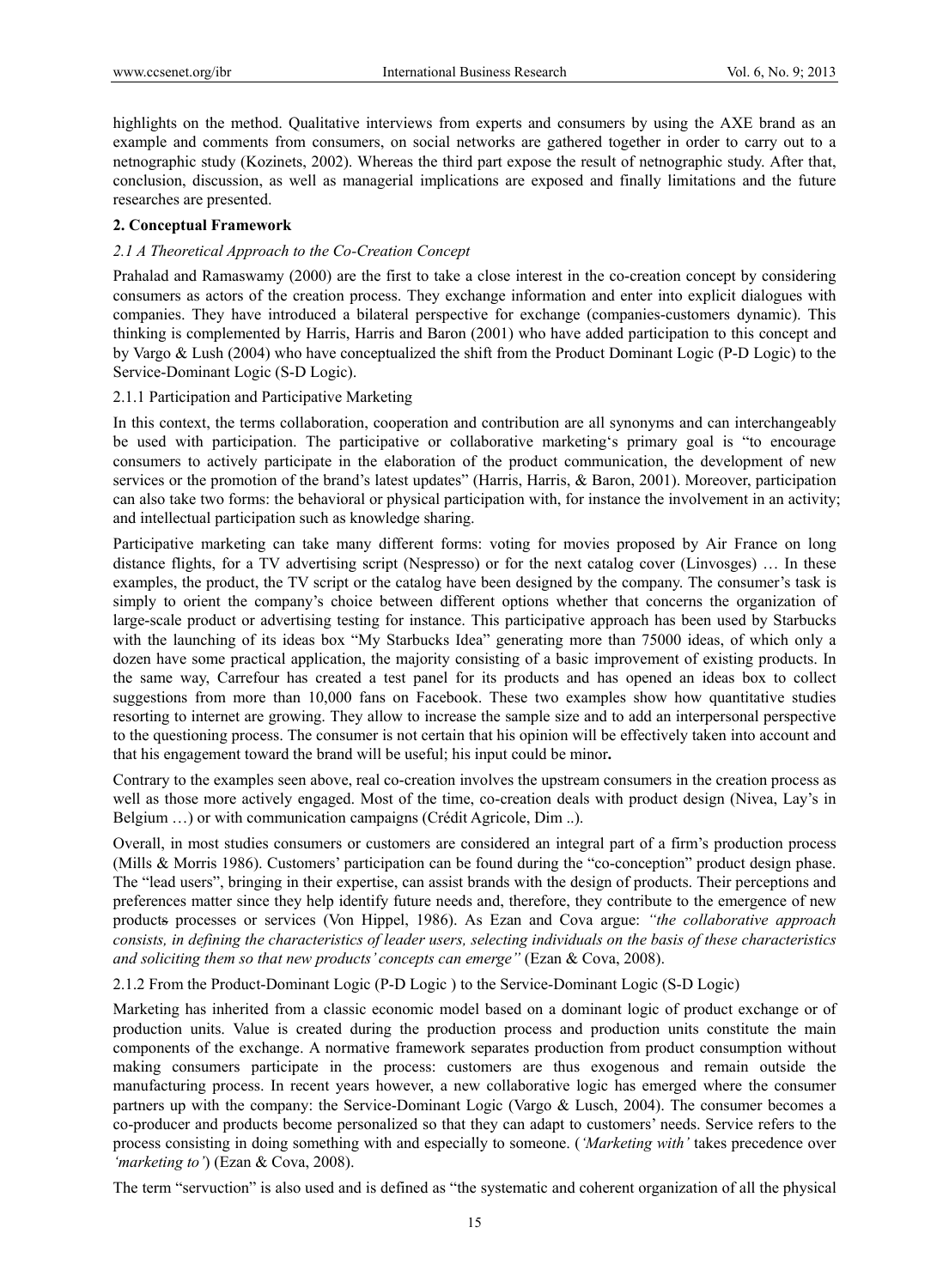and human elements of the interface client-enterprise necessary to the realization of a provision of services whose **commercial characteristics and the levels of quality were given**" (Meyronin & Ditandy, 2011). This neologism refers to both the production system and the service distribution.

To conclude, the main difference between the SDL and the DPL lies in the management of all customers, employees and organizations. These intermediaries operate as resources in the value**-**creation process (Lusch & Vargo, 2006).

2.1.3 From a New Brands Logic in the Service-Dominant Logic (S-D Logic)

Companies are now convinced that brands are essential for them and they have to mobilize the right resources in order to build strong brands (Madden et al., 2006; Simon & Sullivan, 1993). Consumers and brand communities have to be involved in the brand's value creation process (Vargo & Lusch, 2008).

Researchers underline the importance of new brands logic in which the brand value emerges from the interaction between all partners and companies. Consumers consider that brands are collectives' cultural goods and not an intellectual property of the enterprise (Cova & Dalli, 2009).

Vargo and Lusch (2008) identify 4 historical periods for brand co-creation:

First period: (1900–1930) *«individual goods-Focus Brand Era»:* the brand is the identity of the product. Brand value result**s** from products selling (exchange value). Consumers are passive in this value process (Fullerton, 1994).

Second period: (1930–1990) *«Value-Focus Brand Era»:* The brand has two functions: a functional and a symbolic one. Functional benefits result from physiological and security needs. Consumers choose brands in order to satisfy their consumption needs.

Symbolic Value-Focus Branding (Gardner & Levy, 1955; Goffman, 1959; Levy, 1959) comes from self-expression needs and social acceptance. Symbolic brand value results from individual appurtenance to a desired group or to an ideal self-image (Park, Jaworski, & MacInnis, 1986). Customers are still passive in the value process and brand value is created by selling products (exchange value).

Third period (1990–2000): relationship-focus Brand Era:

1) Customer-Firm Relationship Focus (Aaker, 1991; Blattberg & Deighton, 1996; Kapferer, 1991; Keller, 1993): customers are active co-creator**s** of the brand value.

2) Customer-Brand Relationship Focus (Aaker, 1997; Fournier, 1998; Gobe, 2001): The brand has a personality and consumer**s** establish a dyadic relationship. The co-creation process results from the client-brand relationship.

3) Firm-Brand Relationship Focus (Berry, 2000; de Chernatony 1999; Gilly & Wolfinbarger, 1998; King, 1991): customers are internal operating resources for firms which actively participate in the co-creation process for brand value.

Fourth period (2000 to …): Stakeholder-Focus Brand Era: (McAlexander et al., 2002; Muniz et al., 2001; Muniz et al., 2005; Ballantyne & Aitken, 2007; Ind & Bjerke, 2007; Jones 2005): individual customers, members of brand communities and all stakeholders are operating resources. The co-creation process for brand value is continuous, social, dynamic and interactive between the firm and the brand. The co-creation can be on product use, on production and on offer design (Leroy, 2008).

#### *2.2 Tribal Approach Applied to Brand Community*

The tribal approach refers to the concept of the value of links in the interaction between members of a tribe (Cova, 2006). The concept of value differs from the value of conventional use associated with goods or services. The value of links implies that the firm contributes, through its products or brands, in addition to the mere delivery of products or the provision of services, to the construction, development and maintenance of tribal links between consumer groups or communities. The tribe can thus be interpreted as an "emotional grouping around the brand "or brand community. The advantage offered by a brand community over a consumer segment is that it involves interlinked actors capable of undertaking collective actions rather than grouping unrelated consumers presenting the same characteristics. The collective actions can be fostered through the use of social networking sites namely Facebook.

#### 2.2.1 Specificities of Brand Community

Brand community is a group of consumers which shares the same cult of the brand. A sharing that generates myths, rites and symbolism qualified as sub-culture (Cova, Kozinets, & Shankar, 2007). It is a passion that subsumes an "emotional and stable tendency" (Cova, 2011). It is a "living memory" nurtured by the firm and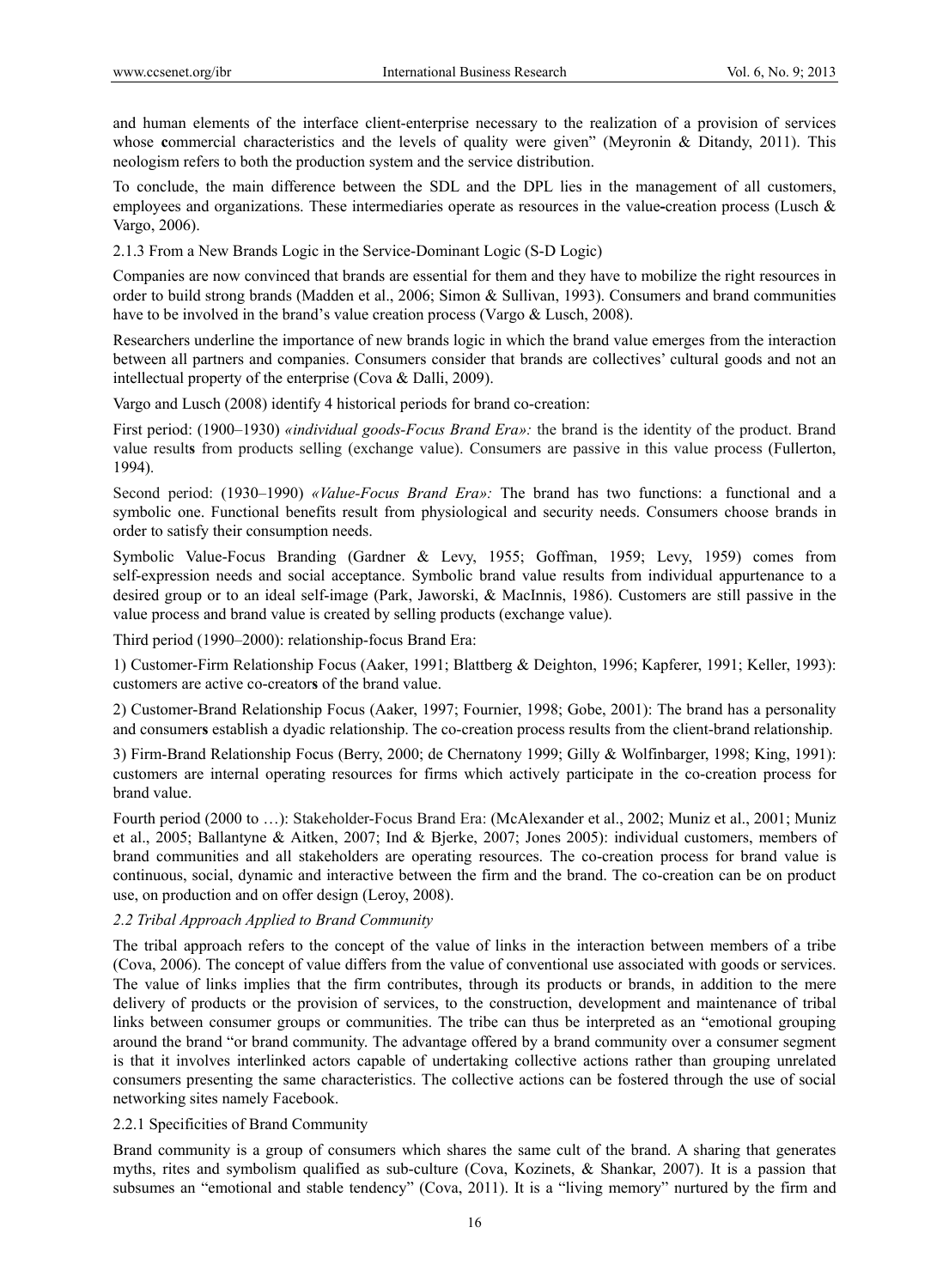consumers as well as community members (Cova, 2006). Given the cross-national nature of the present study, Sitz and Amine's (2004) definition of brand community would be fitting *"individuals sharing values, norms and representations emerging from similar consumer habits, collective reception of advertising messages as well as from the visit of similar stores. They recognize strong links of appurtenance between themselves and display an attachment to the brand".*

Raies and Gavrard-Perret (2011) perceive the brand attachment as being bidirectional. Gupta and Kim, (2007) additionally see this attachment as a commitment to the community which can lead to brand loyalty (Algesheimer, Dholakia, & Herrmann, 2005; Raies et al., 2011)*.* The notions of brand community, tribes, sub-culture, attachment or commitment are then not geographically delimited. They transcend the boundaries of national territory.

2.2.2 Interactions versus Paradox of Personal Branding

The community of brand has two objectives (Cova, 2011):

Contribute to social interactions between brand community members (e.g., BMW or Mercedes) for brand loyalty for community commitmentt. But if the consumer feel of strong pressure this community appurtenance can have a negative effects.

Encourage consumer investment on community: it can be self-expure or a personal branding. For example, Ferrero brand with Nutella with « My Nutella the community » who create a sub-culture and reinforce the cult of brand. Consumer marketing replaces brand marketing through online platforms, blogs or the production of content which replace interactions. Social media are useful for personal branding and for all the communication strategies of communities. But generalist networks like Facebook can enrich interactions between community members. They can be useful for recruitment of fans and community members who share their passion on line and off line (For example Aubade lingerie brand, with its "seduction lessons" ad. However, social networks do not allow establishing constant dialogue with brand community.

2.2.3 Brand Community: Transition from Target to Partner

Employees, workers and customers are on an equal footing on building brand community. Employees can be brand consumers and customers can be events, ideas or brand accessory producers. This production can be helpful for companies if they recognize and accept that consumers have competences to modify and enhance companies offer. It is what Cova (2006) calls "consumer made". It is a strategy of ideas outsourcing, a process of co-creation of value between brand communities and firms which consists in giving one's opinion and producing novel and original ideas from members (products, services, experiences…).

# **3. Method**

This study has undertaken a netnographic study. This method can be effectively carried out on the internet by studying brand communities (Kozinets, 2002). Hereafter the reason for the choice of this particular method will be presented. The brand which is the focus of this analysis, as well as the events illustrating the participative phenomenon will also be exposed.

# *3.1 Justification of the Choice of the Methodology*

Netnography is a participant-observational method conducted on the internet (Giannelloni & Vernette, 2012). It adapts ethnography's principles to virtual communities such as forums, newsgroups, chats or brand communities. This methodology provides information, meanings and describes consumption patterns of online groups (Kozinets, 2002; 2006). Such methodology implies the researcher's immersion into the virtual community long enough to familiarize himself with the community's culture—that is its values, norms, language, rituals... Kozinets describes netnography as a new qualitative research methodology that adapts ethnographic research techniques to the study of cultures and communities emerging through computer-mediated communications…. "It is a combination of more rigorous online guidelines combined with an innate flexibility" (Kozinets, 2002).

Hence, the methodology is the most suitable one to analyze communities' co-creation effects on brands. Indeed, discussion forums and social networks are platforms where consumers appear to be particularly interactive and creative.

#### *3.2 The Netnography Approach and Data Collection*

The netnographic study has followed the steps described below (Kozinets, 2002).

# **1st step: Choice of relevant communities for research questions**

Selecting relevant communities for analysis involves two preliminary steps. First, the researcher needs to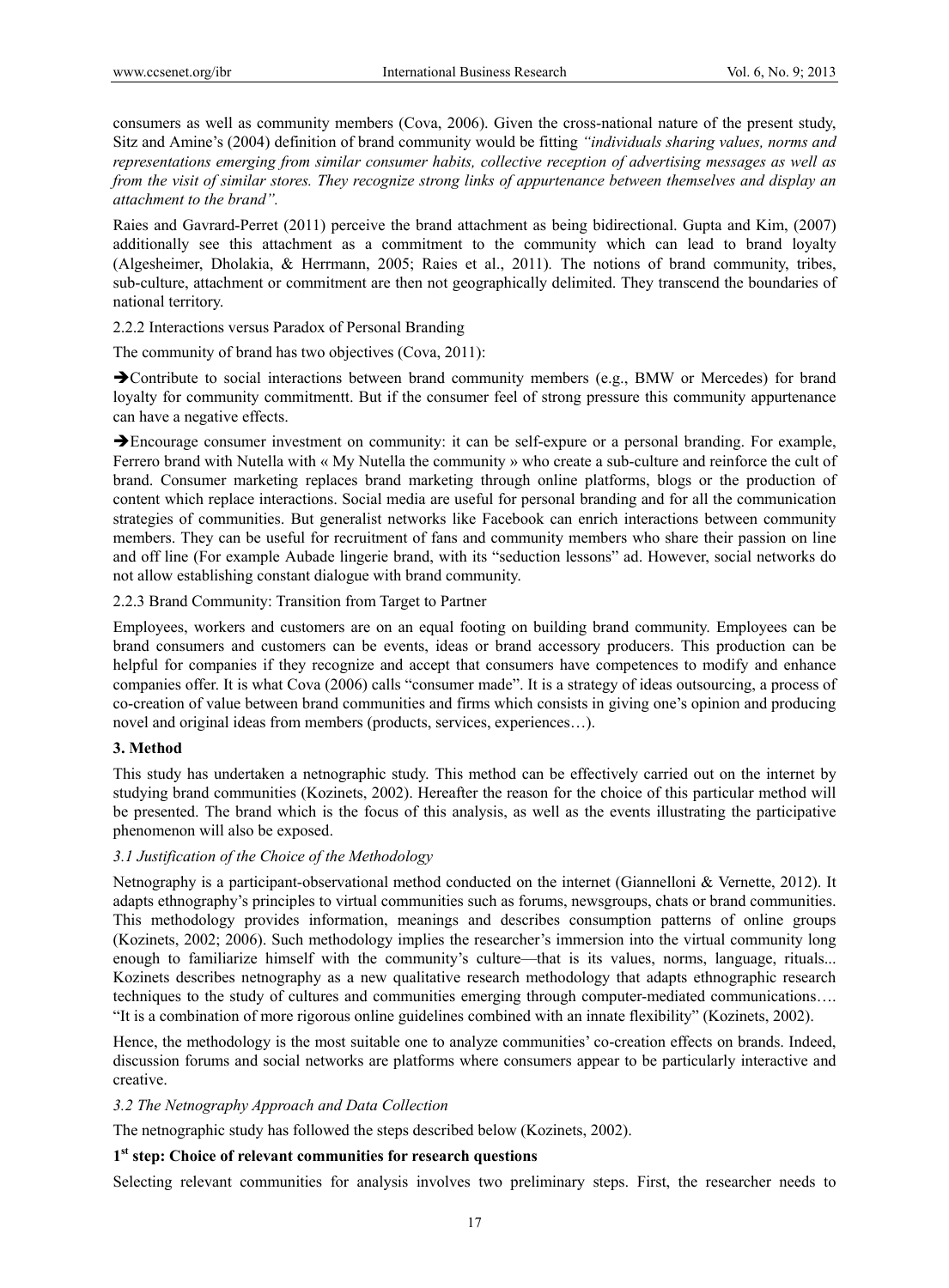determine research questions and to identify forums and platforms that are the most appropriate for these questions. The research focus on the co-creation of consumers belonging to virtual communities and their influence on brands. This netnographic study targets brand communities on social networks such as Facebook and other platforms used by the Axe brand. Accordingly, it is necessary to obtain as much information as possible on forums about individuals, group members or groups which are relevant for this research. Five criteria are proposed in the selection of online communities (Kozinets, 2002): a better choice of segment, individuals or groups of interest providing a better-targeted research; a high traffic of Facebook users posting comments; a large number of posted messages; a richer and more detailed source of data; and more interaction between members. By taking into account these criteria, the Axe brand community has finally been selected (specifically the Facebook community pages "Effet Axe" (the Axe Effect) in France and "Axe Dark Temptation" in Tunisia). The choice to study the Axe brand community happens to be especially interesting thanks to the set-up of participative events attracting many young people, which leads to an increase in the traffic of internet and Facebook. Moreover, during a qualitative exploratory analysis performed in the two-country study**,** the example of the Axe brand was highlighted, Axe being perceived as a youthful and empowering brand attracting young seducers and seductresses. Indeed, young people clearly identify themselves with this brand**.** All this renders possible the gathering of rich and detailed information and the possibility for an analysis concerning two participative events in two different countries.

# **2nd step: Data collection and analysis**

In this phase, the analysis was based on data coming from various website messages (Kozinets, 2002) to provide reliable and relevant interpretation.

## **3rd step: Members checking/verification by members**

The research results have to be shared with the community members who were the focus of the study so that they can provide their feedbacks. This phase has allowed checking the results of netnographic which are presented below.

#### **4. Results of the Ethnographic Study of the Axe Brand Community**

#### *4.1 Description of the Participative Events*

Two events was selected that best represented the brand. In order to fully grasp the brand community's participative phenomenon to the various co-creation contests launched by Axe, the article chose to analyze the Axe's participative events in France and Tunisia which took place at the same time. The objective was twofold: first, to understand how and why online communities participated to the brand's contests. Second and most importantly, I seek to understand how co-creation could influence the perception of a brand within communities located in two distinct geographic areas given that—as explained previously (Sitz & Amine 2004).

#### 4.1.1 "Axe Dark Temptation": A Seduction Competition

The starting idea was to establish an Axe studio in the Tunisian universities**'** halls in order to take pictures (from the  $1<sup>st</sup>$  of August 2012 till the 30<sup>th</sup>). The principle was the following: every boy had to seduce as many girls as possible and convince them to take an 'Axe' picture, thereby displaying a sense of creativity and imagination. Every picture would be posted on Facebook and would be subjected to a vote. The best picture's winner would be awarded a price of Dt 5,000 ( $\epsilon$ 2,500). The picture is presented below:

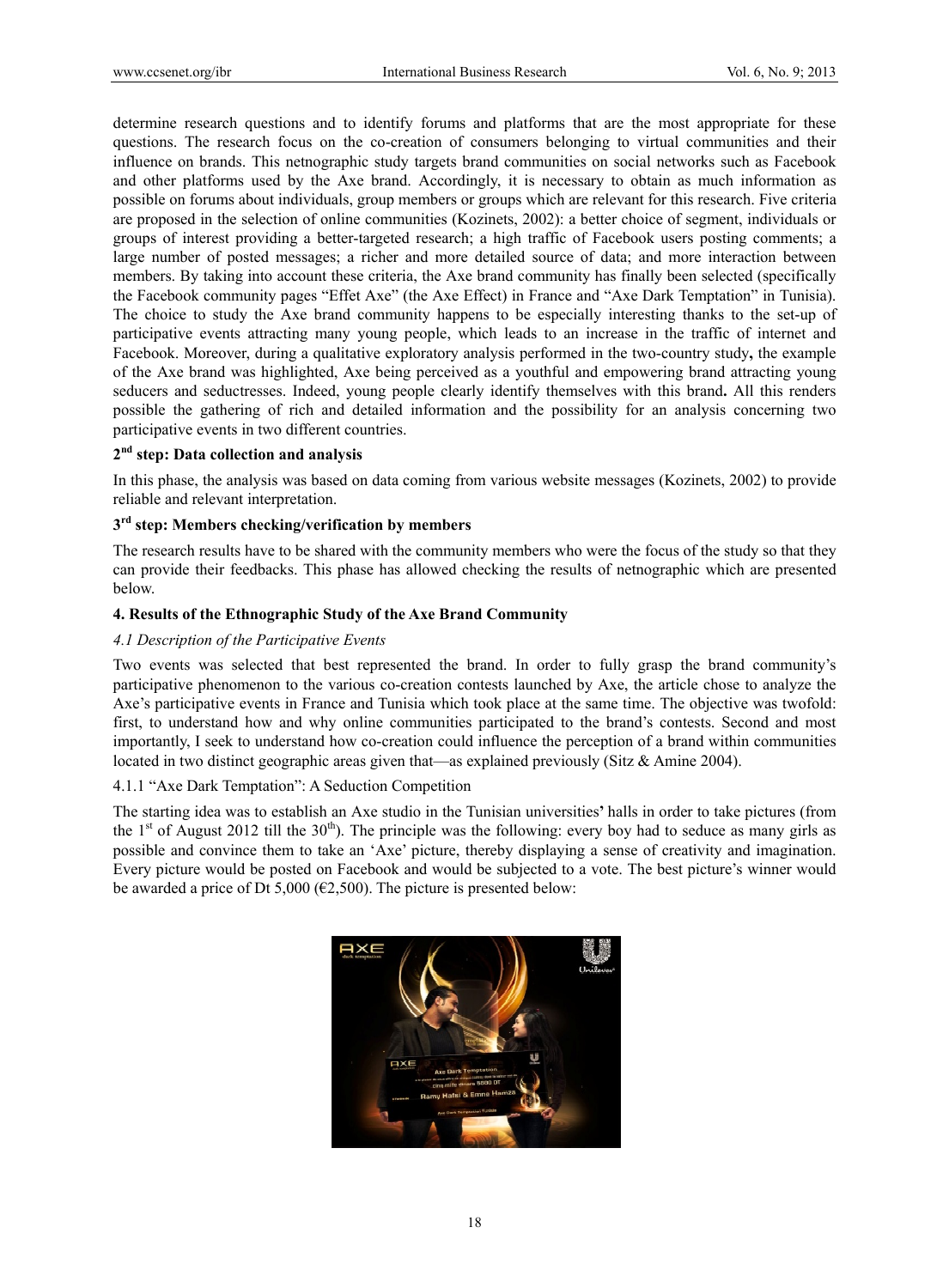## 4.1.2 The "Axe Boat": 10th Edition

The second Axe Boat event, displayed on the "Axe Effect" Facebook page, is much anticipated by all the Axe brand community. Every year, Axe organizes the "Axe Boat" event. This boat represents the brand and is launching events in every city it arrives at. In 2012, the 'Axe Boat" celebrated its 10th years of existence. About 30,000 people got on board the boat, 132 parties took place and more than 50 cities from the Atlantic and Mediterranean coasts have been crossed since its creation in 2003. From the  $30<sup>th</sup>$  July till the  $7<sup>th</sup>$  August 2012, during its 10<sup>th</sup> summer tour edition, the Axe boat invited clubbers, club members as well as the brand community to get on board this prestigious yacht and have fun. Once on board, the guests discovered a glamorous, VIP and fun atmosphere.

The 10<sup>th</sup> edition programme particularly targets brand community members: the objective is to make Axe fans real jet setters with 6 stopovers expected in the Mediterranean basin including one exceptional launching date in one of Azur Coast's most glamorous cities. This 10<sup>th</sup> edition was also an opportunity to offer Axe fans numerous surprises and exclusive products both during the tour and also on the "Axe Effect" fan page (facebook.com/axefan). For its 10 years anniversary, the Axe Boat tour ended with a "Full Moon Party" which gathered French and International celebrities around an exceptional concert.

The requirement to participate and win Axe Boat tickets and go on tour with the Axe team is to subscribe to the "Anarchy Run" facebook application game and beat the scores of other members. This is called an "advergame", ie., one online game with the brand signature. The rule is to grab the last VIP pass which allows its owner to access to a party on the Axe Boat. The game's trick is that an alarm is triggered; consequently the player needs to thwart the premises and disarm the guards tracking him. In order to win, the player has to use, as weapons, the brand's latest deodorants "For Him" and "For Her" enabling them to escape. Every day, the player having the best score wins a VIP pass. At the end of the game, the player having the highest score wins the ultra VIP pass.



#### *4.2 Interpretation and Data Analysis*

The brand has all the necessary attributes to mobilize the support of community members.

4.2.1 The Setting in a Universe of Seduction through the Brand's Identity Prism

The brand's community identity prism (Kapferer, 1991) distinguishes, on one hand, the brand's external characteristics—that is its physique, relationship, reflection; and, on the other hand, its internal characteristics: its personality, culture and self-image (c.f. Annex 3). The brand's identity prism aims to compare the ideal identity wanted by the brand with the image perceived by the community. The Axe brand's identity prism was elaborated from TV advertisements, the observation of pictures and videos shared by the members and from the analysis of comments on the various pages visited on the social networks.

**Personality:** Community members identify themselves with the Axe brand personality:

1) The openness , meaning the sensitivity to the esthetical aspect.

2) The extraversion, meaning the social characteristic and seeking people's company (which is perceived through the collective participation of members in different events of the brand, through the pictures of young people during the "Axe Dark Temptation" campaign , "the Axe boat" tour and the "Anarchy Run" game to have fun).

3) The agreeableness, meaning the "bon-vivant" characteristic (members like to party), good mood and seduction. These three features are the intrinsic characteristics of a brand qualified as "sexy", "fun" and "cool" and they, consequently, become the characteristics of members.

**Culture:** The Axe brand fits into a culture of seduction in a world of fragrances. The brand develops fragrances with different flavors that reveal and strengthen men's seductive power. The Axe brand community members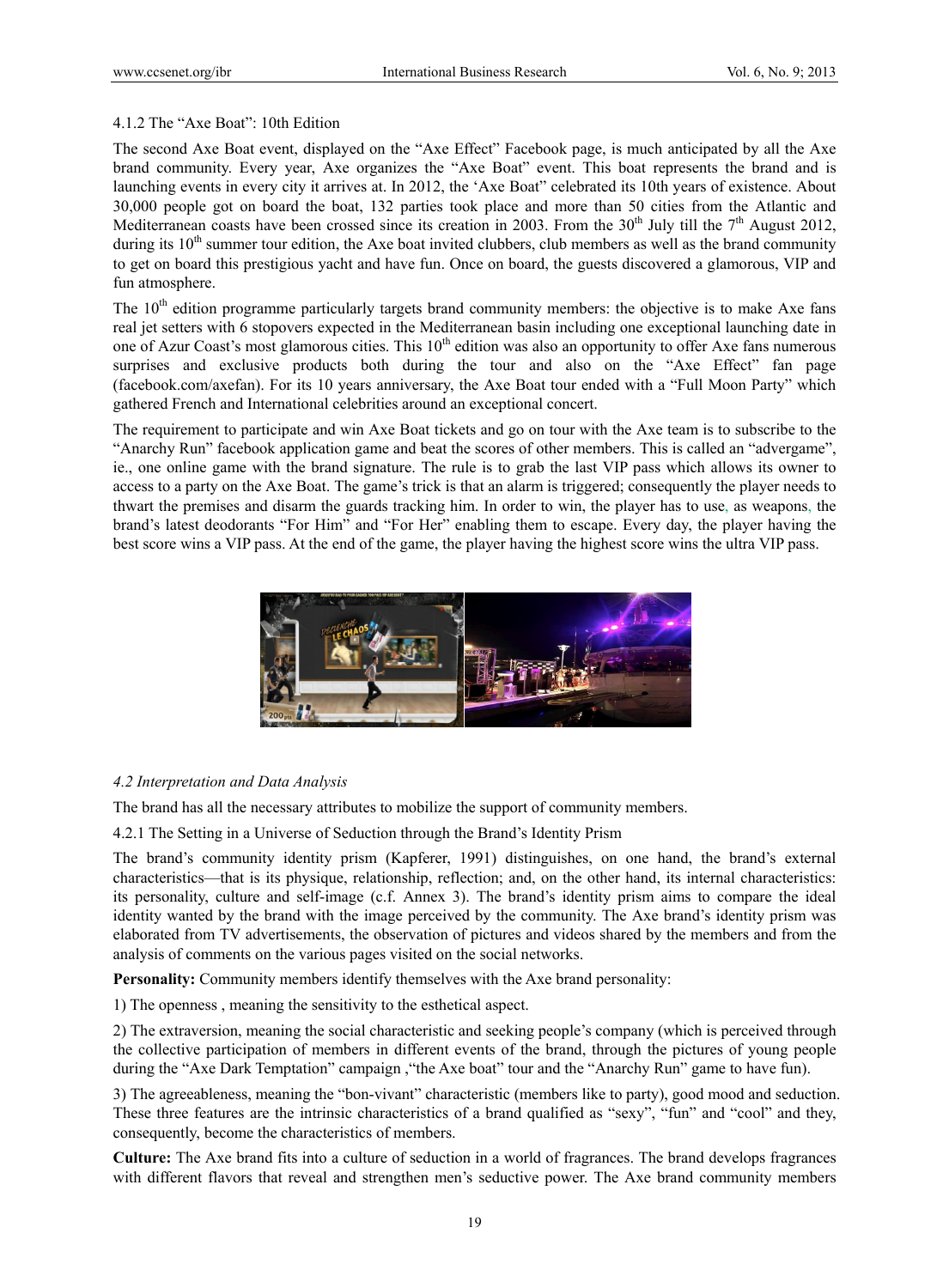strongly identify themselves with this culture and share the same values and norms.

**Self-image:** The community members glorify the brand and identify themselves with its characteristics, in this case beauty and seduction, as the brand's slogan states: "Spray more, get more". Thanks to the simple use of Axe, men become more handsome, attractive and seductive.

**Physique:** Physique consists in a whole range of deodorant products with different flavors, a packaging with a round shape and an advertising slogan: "Spray more, get more". The logo is either black or white.

**Relationship:** The brand helps men to be more attractive to women and brings them the necessary self-confidence to be able to flirt with girls. The brand community members communicate directly with the brand. Consequently, the relationship between the brand and its consumers can be described as close and friendly.

**Reflection**: the brand represents young and dynamic seducers and seductresses (they party and dance).



Figure 1. Brand's identity prism of Axe

This analysis concludes that there is no gap between the positioning wanted by the brand and the positioning perceived by the community. Thus, there is very strong brand identification; the brand's identity becomes the community's identity. Brand community members become the brand's ambassadors, promoting an "Axe way of life". The brand's values, norms and culture become theirs and members will take its defense despite any opposition. The events, games, contests organized by Axe create solidarity between members. The latter actively participate and recruit other members. In this way, the community is able to influence members' perceptions and actions (Algesheimer, Dholakia, & Herrmann, 2005) and their capacity to co-create.

# 4.2.2 Interpretation of Events and Co-creation

The first "Axe Dark Temptation" event is a relevant example of co-creation as defined by Prahalad and Ramaswamy: "co-creation is a new technique of management, in which consumers and producers join in to create products and experiences". The "Axe Dark Temptation: Tunisia" contest launched by the brand brings in passive members for the communication strategy (they only participate through voting) and active members (who directly participate in the event through posting pictures of themselves for instance). Active members create content: they have to showcase creativity when posting a picture. Thus, there is both the creation of an advertising concept and the creation of experiences shared by participants.

The second "Axe boat" event is not an example of co-creation offer per se. Indeed, the Axe brand calls on its Facebook community members not to create an offer or a product, but to participate in a game and in the Axe boat tour. Nevertheless, co-creation is still occurring. First, there is a co-creation of experiences at level of the "Advergame" involving an active participation and identification with the brand's members; secondly, the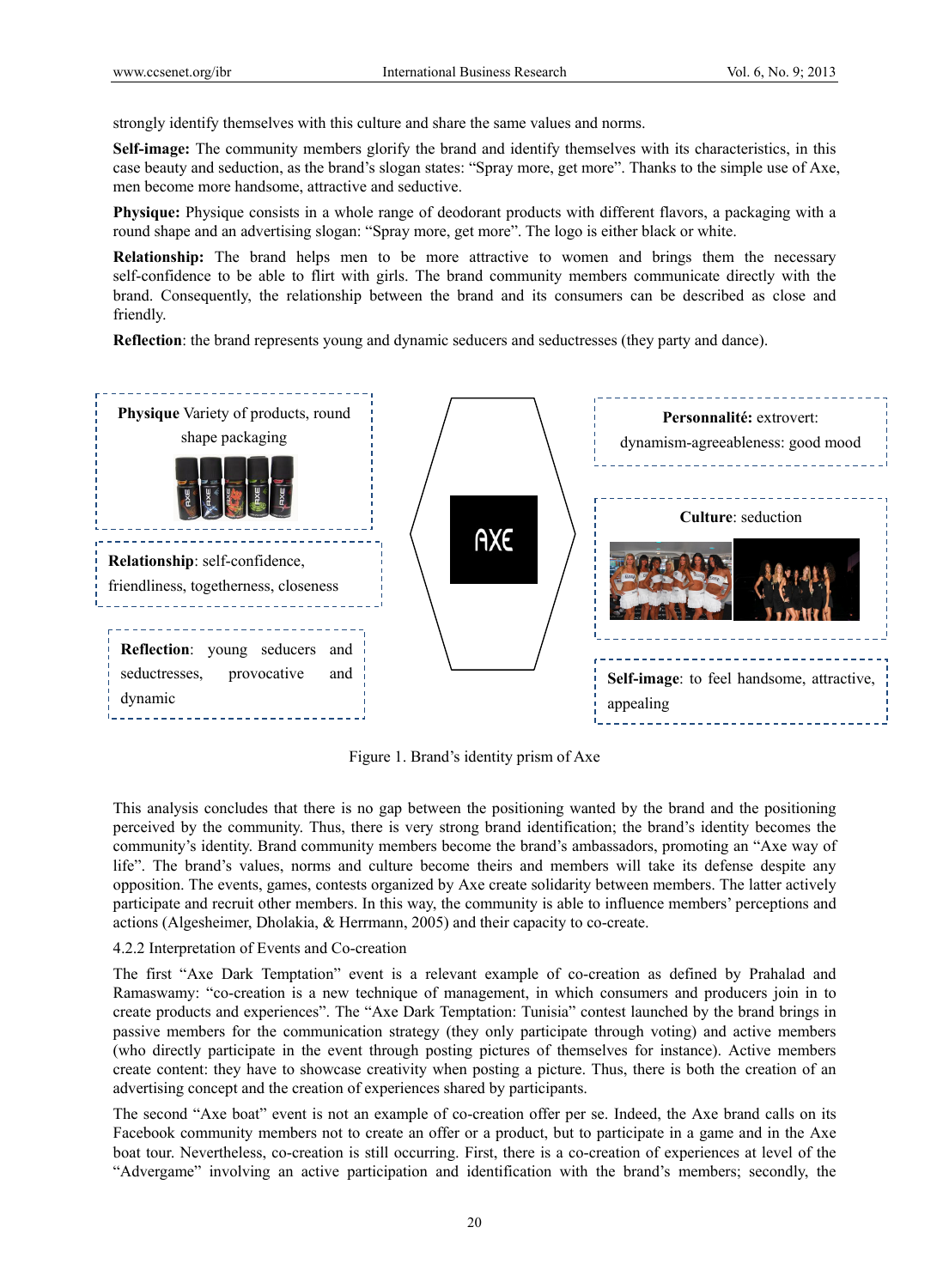participation to the Axe boat tour offers a unique experience to participants: the community members create their own experiences. Moreover, the immersion in the online brand community as well as the examination of the "Axe boat" shows that community members interact even more when it comes to a specific event. Comments are not only about the event, other creative ideas can be found on the Facebook page. The interaction between members continues outside the event organized by the brand. The brand encourages the community members to interact, create, comment, and to share their opinions. The "Advergame" is therefore an ideal advertising tool for co-creation.

#### 4.2.3 Classification of Co-creation: Illustration by Axe Brand

Inspired by Cova.'s model (2008), this classification integrates two criteria for co-creation: interaction (strong and weak) and duration (on a short-term basis that is punctual and limited to the event; and on a long-term basis that still takes effect after the event):



Figure 2. Classification of co-creation Axe events

Here, four types of co-creation are identified: major co-creation with a strong interaction component on a long-term basis, major co-creation with a strong interaction on a short-term basis, minor co-creation with a weak interaction on long-term basis and minor co-creation with a weak interaction on short-term basis.

The level of interaction defines the type of co-creation. In case of a strong interaction, co-creation will be defined as "major". On the other hand, in case of a weak interaction, co-creation will be qualified as "minor". The examination of the two communities in the French and Tunisian Facebook pages confirmed the usefulness of such a distinction (cf. Annex 2).

**Major long-term co-creation** refers to the strong interaction existing between the members of a same community and between the community and the brand itself. This interaction is maintained over time and continues outside the participative event. The "Axe Boat" event displayed on the "Axe Effect" Facebook page demonstrates that, beyond the co-creation of shared experiences, co-creation occurs outside the Axe boat event itself. To be sure, interaction starts and continues before and after the event. The brand community is not only interested in sharing the Axe Boat tour's pictures or to post comments regarding an event. Members give also their feedbacks either on a product or the brand and provide new idea to the brand. The community's influence over brands is even more important than members' interaction. "The creative contribution can happen when the participant is best suited to work on it, with maximum flexibility, and not only during creative sessions at a predetermined time" (Divard, 2010).

Members share the same values, namely seduction and flirt, and are very active: they participate in the "Anarchy Run" game and in the "Axe boat" events, and they don't miss any occasion to express themselves, give their opinions and participate in every event organized by Axe. The incentives for participating are mostly intrinsic: entertainment and idealism (Divard, 2010). They participate in an event in order to enjoy themselves. People who commit themselves to participate to marketing operation do so because it is in accordance with their values (Idealist).

**Short-term minor co-creation** refers to the example of the "Axe Dark Temptation" campaign in Tunisia where one can see consumer participation generally belonging to online communities (for instance facebook or twitter, forum websites and so on), but who share little or no common values with the brand. Participation occurs on a short-term or temporary basis, generally corresponding to the duration of the participative event. Interaction between community members is limited during the event (for instance they comment pictures and videos).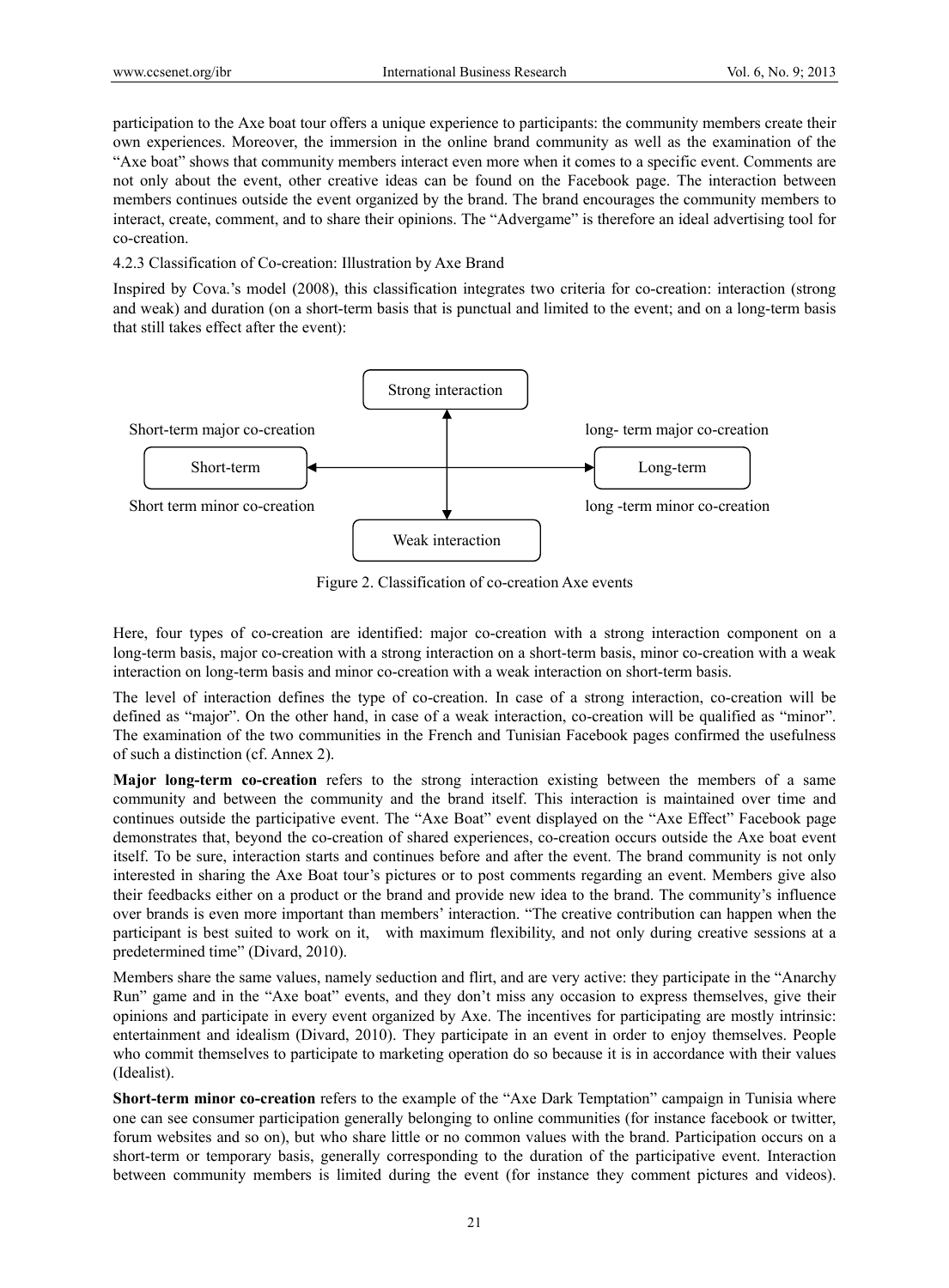Member feedbacks and reactions stop at the end of the competition. Internet users lose interest for the Facebook page; they don't react anymore and are expecting a new event to be launched. From this observation one can conclude that the participation in the "Axe Dark Temptation" contest is mainly motivated by the financial profit and by the experience of conviviality and sharing nice moments (Cova, 2011). "And indeed, I participated in this competition mostly to have fun, I saw my friends participate and I wanted to do the same!! I also thought that the idea and atmosphere were very nice and, after all, why not earning money by doing something fun?"

**Short-term major co-creation**: Danone has designed an advertising campaign to celebrate the launching of its new product. Internet users have participated in the elaboration of new advertising concepts and in the production of videos designed for the competition. The competition is temporary, on a short-term basis and limited to the participative event. Interaction is strong since winners have been invited by the brand and advertising agencies to discuss about the advertising concept created by the competition winner: As asked Yannig from EYeka *"I am invited by Danone to attend, with two or three persons from e-Yeka, a workshop in the Danone's offices in Turkey and they discussed about their concept, there was an advertising agency etc. And, as a result, the consumers—the "creative ones", the "winners"—chatted and then they talked with the brand and the agency. But, anyway, for me, it is one of the best examples of co-creation, in the sense that there was an interaction …"* 

**Long-term minor co-creation**: In this case, interaction is weak between the community members and between the brand and the community; and it takes place on a long-term basis with, for instance, Starbucks' ideas box "My Starbucks Idea" or Carrefour's. In these two examples, consumer inputs only consisted in a simple improvement of the existing offer. Members submit their ideas on the company's platform and to the other members without interacting with the brand. The ideas box remains permanently open; it is reusable on the long run.

*4.3 The Negative and Positive Effects of the Co-Creation of Axe's Online Brand Community* 

The Axe community's netnography study on the "Axe Effect" Facebook page has made it possible to draw negative and positive effect of co-creation.

4.3.1 The Positive Influence of the Axe Community over the Brand

#### **Brand stretching: the co-innovation**

Community members can indirectly express latent needs and bring new ideas. The brand can take advantage of their comments and inputs to launch new offers and products onto the market and to improve old products (co-innovation) (Cova, 2008). The innovative propositions are made beforehand the production process. For example, Julien one member asked: *"Oh I just clicked ! Why Axe would not roll out a shaving cream?"* Axe's reply: *"Thanks for the idea Julien, we'll keep it under our hat!"*

#### **Improvement of the brand image**

The brand image refers to "perceptions about a brand as reflected by the brand associations held in the consumer's memory" (Keller, 1993). The brand image creates value by helping consumers to process information, differentiating the brand from other ones, creating reasons for buying it, provoking favorable feelings, and favourising brand-stretching (Aaker, 1991). The brand image is "*everything that a consumer can associate to a brand*" (Korshia, 2000).

Calling on brand communities to make the brand more attractive: this is where lies in the appeal of co-creation. In order for co-creation to succeed, it is necessary to find means to make internet users more involved. The "Axe boat" and "Axe Dark temptation" campaigns succeeded in attracting young people and they have achieved their mission: the brand image is now strengthened thanks to internet users. The Axe brand seeks to achieve young adults' dreams and to fulfill its promise: "*spray more, get more*". Youc one member sayed: *"Today I used the Axe brand and I was hit by on by eight girls"*.

#### **An intensive communication: a co-promotion in favor of the brand**

A networking effect: the community uses its own network to broadcast the brand advertisements through word-of-mouth. The brand does not only convey a message unilaterally, it takes advantage of the network to communicate multilaterally (c.f. table 3). The members create events and are responsible for spreading updates and information about the brand. Indeed, through communities, social networks provide new ways of reaching out and engaging with their members and/or with a brand. The community can act as a co-promotion tool (Cova, 2008). Etienne a members asked: *"Hello, I am studying at the Ecole des Ponts et Chaussées, an French engineering School. At the beginning of the academic year, in September, a new student's orientation weekend*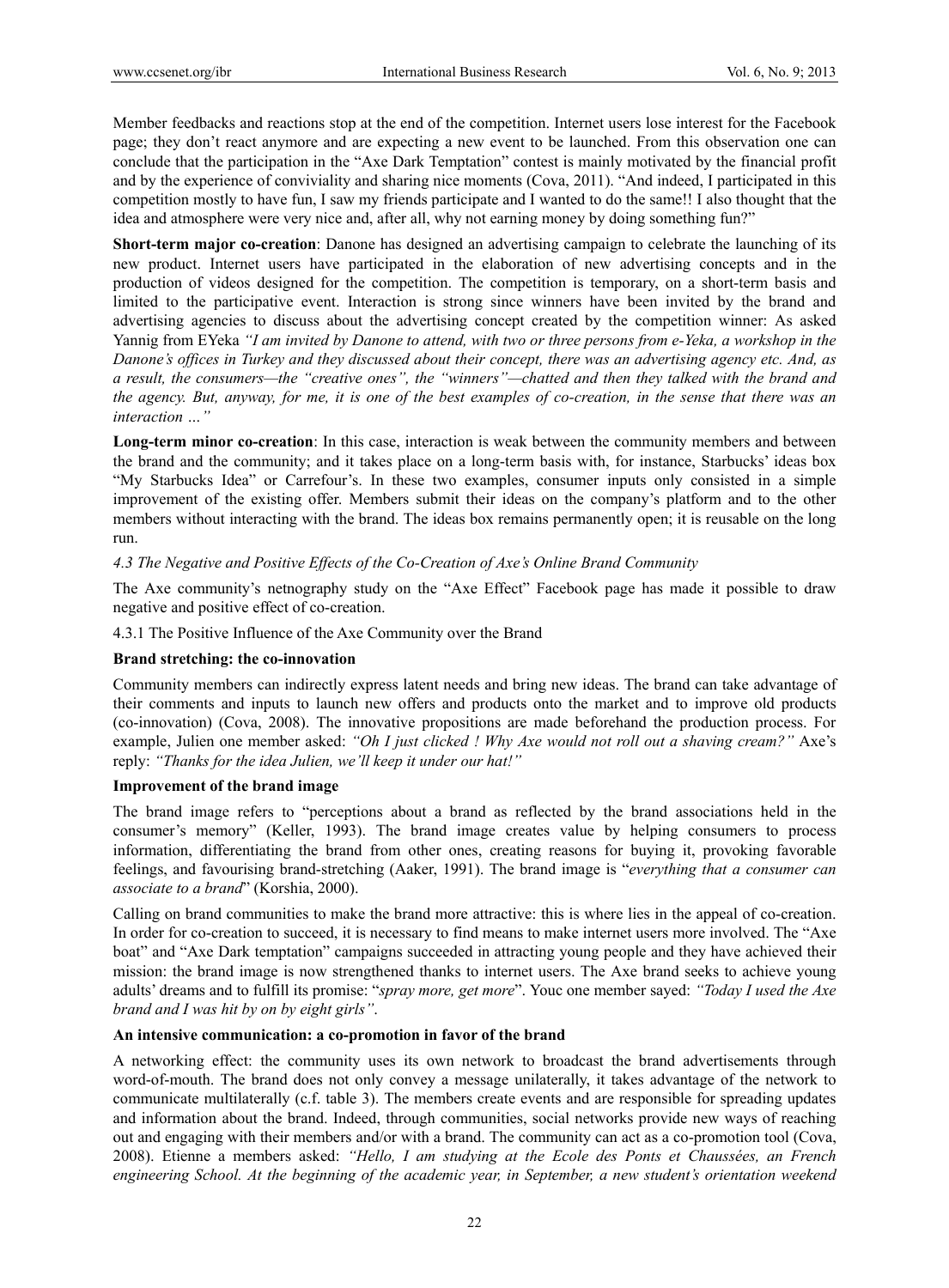*(WEI in French) will be organized. To do so, us, the second-year students, are going to created groups composed of 5 to 6 students who will welcome the future first-year students. With some friends, we wanted to create a group called "the Muchas MarWEIcas, referring to one of your advertising campaigns that we found particularly funny. Consequently, I would like to know if you had any promotional tools that would help us organize a nice weekend party and we would promote your brand at the same time. Thank you in advance"*.

**A willingness to participate to advertisements**: the ideas and the conception of advertisements are initiated by consumers. They create events and design advertisements. The Axe community is actively involved in the brand's co-promotion strategy because of their strong identification with Axe. David, defining himself as "an Axe boy", states: *"if you are looking for a scenarist for your TV advertisements, contact me by pm. PS: I already have written scenario".*

#### **Strong relationship with the brand**

**Loyalty, attachment or engagement:** the Axe community members don't miss an opportunity to constitute their own collection of the whole range of Axe's deodorants and to showcase it. This shows an attachment or an engagement (Raies & Gavrard, 2011), even a passion toward the brand that can be translated by a lasting loyalty

**Sharing of memories**: co-creation reinforces ties between community members. Through games and competitions, they build up intimate relationships because they share the same passion for the brand and common memories. Frederic, an Axe community member, states: *"And to think that this idea was born in a small office based in Nation—in Paris—while eating two pizzas and drinking coke. Ten years already. A hug to all that participated in this adventure". Jerome precise:* "the Axe Boat was an amazing experience; I was there 4 years ago, such a good time".

The positive effects of the brand community through co-creation are thus numerous. These effects go all the way from the simple communication through word-of-mouth to the improvement of the brand image and the development of both inter-members relationships and between brand community members and the brand. They also demonstrate the importance of this new technique and the direct impact that it can have on brands and enterprises. Other effects have been observed during the qualitative exploratory study: the financial benefits (participants' compensation) permit to get a competitive advantage via co-innovation or a free advertisement made by the brand community. However, co-creation can also have negative effects.

4.3.2 The Negative Influence of Communities: A Communication in Disfavor of the Brand

Brand communities are increasingly becoming more powerful. This trend manifests itself through a networking communication and a word-of-mouth strategy that sometimes turns out to be negative. The messages posted by members on social networks can inflict injury to the brand by denouncing false advertising (Zeroo states: *"why*  is it that no woman is hitting on me, it should be working since I'm using Axe, you liars ... false advertising. *They are stealing my money..."*) or by expressing discontent toward a product. Sevap asked: *"this is supposed to be antiperspirant and anti-odour! this doesn't have any effect on me !!! .. After an hour, I smell bad and I sweat"*).

# **Hindrance to events participation and solidarity with disqualified friends**

Some people decide to unsubscribe from the "Axe Effect" Facebook page to show solidarity towards their friends. This constitutes a drawback for such a brand which counts a lot on the creativity of its community in order to grow. The co-creation of experiences as seen in the "Axe Boat" example is limited to the members who succeed in beating the best scores of the "Anarchy Run" game. Consequently, other members find themselves marginalized, being left over and can't participate in the event, in spite of the attachment they feel toward the brand. This preliminary selection may result in dissatisfaction and can affect the brand image. Jennifer precise*: "hello, honestly it is not cool to have disqualified Frederic Vermotte who did his best to ask for all his friends' votes, so just so you know, I'll unsubscribe from Axe".* 

#### **5. Conclusion, Discussion and Managerial Implications**

The genesis of co-creation was based on the Service Dominant Logic (Vargo & Lush, 2004). I ran through (with a chronological evolution) in order to answer several questions: how the co-creation concept has emerged, how the status of the client has shifted from being a customer to a producer and actor and how the "client experience" contributes to value-creation. A brand having a strong identity such as Axe becomes involved in the creation process through the participation of its community in the brand's events. This participation leads to interaction between members and between the brand and members (communication one to many). It constitutes a crucial element for brand value. This interaction generates better ideas and products. Members have a direct impact on the brand: innovation and/or innovations failures, communication in favor and/or in disfavor of the brand, the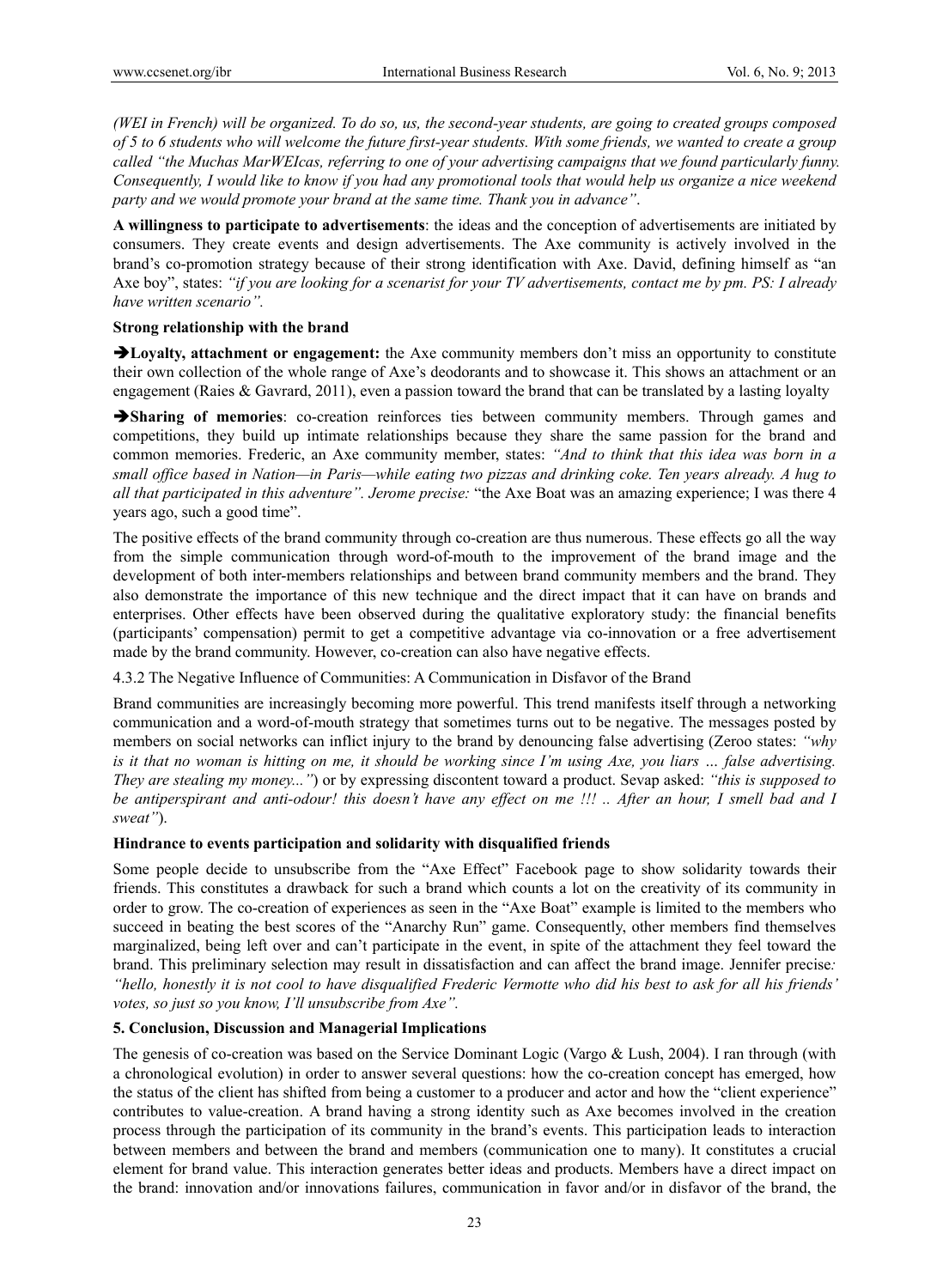improvement and/or deterioration of the brand image, the resistance of community to change, the repositioning of the brand.

This netnographic research has demonstrated that online consumers appear more active, participative, resistant, activist, playful, social and communitarian than they have ever been before (Cova & Carrere, 2002). From this study, a new typology of co-creation has been proposed, that is: the minor and major co-creation. This typology is based on two criteria: the duration (short or long-term basis) and the interaction level (weak or strong interaction). Co-creation implies interaction over a shorter or longer period. Indeed, brand's co-creation won't have any effect if the brand community members don't interact or participate in events and competitions and don't share their opinions and comments etc. It would be interesting to look into the reasons why they refuse to participate and what could encourage them to interact. To do so, projective techniques can be used.

The results of netnographic analysis have shown that brand communities, through co-creation, influence brands, most of the time positively but sometimes negatively when the brand doesn't respect the commitments made.

Nowadays, communities increasingly require their favorite brands to be more actively involved in their activities. The advertising messages co-created with brands are a good indication of what consumers are dreaming about (seduction, money, happiness). Hence, it is necessary for enterprises to resort more systematically to co-promotion. However, one should be careful with this technique: opponents to brands are likely take advantage of this opportunity to create messages denouncing what they consider as the brands' bad deeds. As a matter of fact, on the US market, a four-by-four car brand having proposed internet users to create their own TV advertising spots saw popped up on social networks several spots denouncing the polluting nature of its cars (Reniou, 2009), which resulted in negative effects on the US brand.

I demonstrate how brand communities can influence brands through co-creation. I explain how the brand identity prism will reinforce a strong brand community that can contribute to co-creation and I draw up a classification of co-creation operations**.** These results need to be extended to other examples.

#### **6. Limits and Future Researches**

The main limit of the empirical study is the generalization of results. Internet studies all present limitations. Indeed, the interpretation of information has to be reliable. And yet, once on internet, researchers can be confronted to a deformation of online information. As regards to this research, this effect is smaller because the exploratory study of consumers and interviews of experts led to similar results as those of the netnograhic research.

The netnographic study focused on only one illustrative example of the Axe brand community. However, in order for the result to be generally applicable, there is need for there to be other brands.

It is necessary to consider within the same brand and within others several co-creation examples in order to validate the classification of co-creation which has been identified.

In addition, it would be essential to generalize the use of the Brand Identity Prism (Kapferer, 1991) to create a strong identity brand. This would be an indispensable precondition to the constitution of a community attached to the brand and that would adhere to its values, norms, culture and that would constitute a real incubator of co-creation. It would actively participate in the innovative process by becoming the strong link of this process. And the brand community concept then transcends borders (Sitz & Amine, 2004).

Through the study of other examples, we have noticed two key success factors of co-creation:

 $\rightarrow$ It is efficient inasmuch as it concerns a small number of consumers: the ones who want to participate in participative events 5% consumers (Reniou, 2009) or the ones who have a real expertise and who can participate in these events (for instance the Electrolux Design Lab is attended for designers or students in this field).

The whole company has to be involved in a lasting manner by establishing a constant dialogue between clients and companies employees (for instance Oxylane had to relocate its R&D team to certain consumption areas in order develop the Decathlon brand (seaside and mountains areas)

Finally, managers have to find ways to reduce the risk of consumers taking control over brands. They have to know in which case resorting to co-creation is best appropriate and they have to balance consumers' power and counter power and to initiate a co-power approach. Further investigation of the effects of co-creation through brand communities should be looked into, especially the following questions: what is the level of control over brand? How to fix clear limits for brand community members?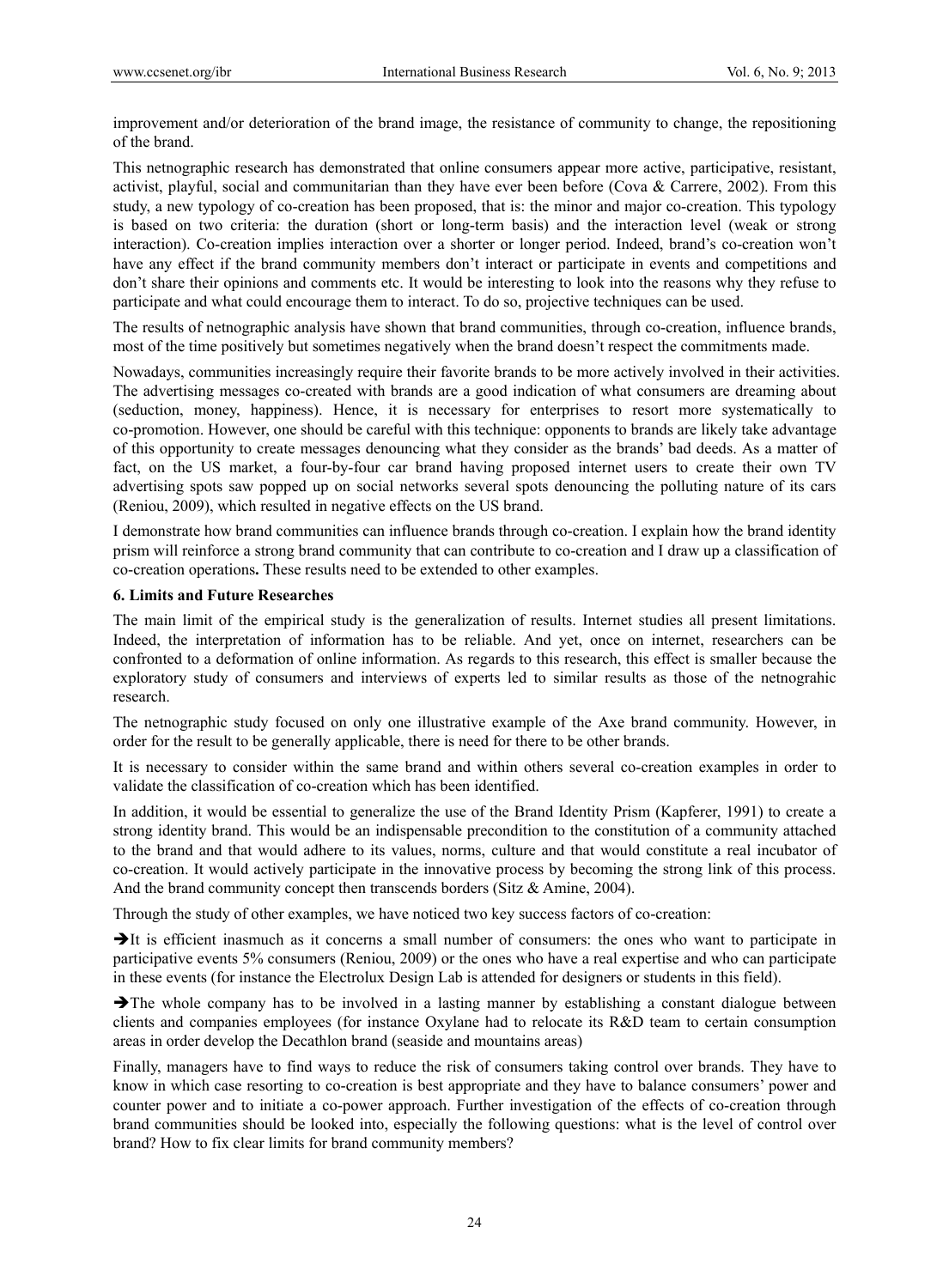#### **References**

- Abidi-Barthe, A., & Kaabachi, S. (2010). La co-création d'expériences de consommation par le Web 2.0*. Journal of Internet Banking and Commerce*, *15*(2), 4–5.
- Algesheimer, R., Dholakia, U. M., & Herrmann, A. (2005). The social influence of brand community: Evidence from Euroên car clubs. *Journal of Marketing*, *96*(3), 19–34. http://dx.doi.org/10.1509/jmkg.69.3.19.66363
- Bonnemaizon, A., & Batat, W. (2011). Les représentations managériales des compétences du consommateur : la co-création de valeur est-elle toujours possible? Le cas des consommateurs d'énergie*, Actes du 27ème congrès de l'AFM,* Association Française de Marketing, Bruxelles, 1–22.
- Bonnemaizon, A., Moreau, F., Cadenat, S., & Renaudin, V. (2011). Au boulot, cher client! Une approche interprétative de la participation ordinaire du consommateur. 27ème *congrès de l'AFM*, Bruxelles. Belgique, 24–37.
- Bendapudi, N., & Leone, R. P. (2003). Psychological implications of customer participation in co-production*. Journal of Marketing*, *67*(1), 14–28. http://dx.doi.org/10.1509/jmkg.67.1.14.18592
- Boyle, E. (2007). A process model of brand cocreation brand management and research implications. *Journal of Product & Brand Management*, *16*(2), 122–131. http://dx.doi.org/10.1108/10610420710739991
- Christodoulides, G., Jevons, C., & Bonhomme, J. (2012). Memo to Marketers: Qantitative Evidence for Change How User-Generated Content Really Affects Brands. *Journal of advertising research*, *52*(1), 53–64. http://dx.doi.org/10.2501/JAR-52-1-053-064
- Cova, B. (2006). Développer une communauté de marque autour d'un produit de base: l'exemple de Nutella The community. *Décisions Marketing*, 42(2), 53–62.
- Cova, B. (2008). Consumer Made: Quand le consommateur devient producteur. *Décisions Marketing*, *50*(2), 19–27.
- Cova, B. (2011). Communautés, Tribus et réseaux sociaux. In J. M Lehu (Ed.), *MBA marketing*, *coord* (pp. 455–480). Paris: Eyrolles.
- Cova, B., & Dalli, D. (2009). Working Consumers The Next Step in Marketing Theory. *Sage Handbook of Marketing Theory* (pp. 476–493).
- Cova, B., & Carrere, V. (2002). Les communautés de passionnés de marque: opportunité ou menace sur le net? *Revue Française de Marketing*, 119–130, 189–190.
- Cova, B., & Ezan, P. (2008). Le consommateur-collaborateur : activités, attentes et impacts. Le cas du passionné de Warhammer, *13ème Journées de Recherche en Marketing de Bourgogne*, Université de bourgogne, CERMAB, session 9, Racines socio-culturelles de la consommation, 1–20.
- Cova, B., & White, T. (2010). Counter-Brand and Alter-Brand Communities the Impact of web 2.0 on tribal marketing approaches. *Journal of Marketing Management*, *26*(3–4), 256–270. http://dx.doi.org/10.1080/02672570903566276
- Curbatov, O., & Louyot-Gallicher, M. (2011). Le knowledge marketing et les compétences du consommateur au service de la co-création, *Actes du 11ème congrès de l'AFM*, Bruxelles, Belgique.
- Darpy, D., & Gomy, P. (1999). Le prisme d'identité de la marque, outil pour l'analyse historique des publicités—30 ans de DIM*. Cahier de recherche n 269*, *centre de recherche DMSP Dauphine Marketing et Stratégie Prospective*.
- Divard, R. (2010). *Le marketing participatif* (1st ed.). les topos+: Dunod.
- Eiglier, P*.* (2002). Le service et la servuction, Centre d'études et de recherche sur les organisations et la gestion. *Working paper*, *n 627*, IAE d'Aix Marseille, 1–23.
- Eiglier, P., & Langeard, E. (1987). *Servuction le marketing des services* (1st ed.). Paris: McGraw-Hill Science International.
- Ezan, P., & Cova, B. (2008). La confusion des rôles de consommateur et de producteur dans les communautés de marque : une complicité dangereuse ? *Décision Marketing*, *52*, October–December, 51–60.
- Fuller, J. (2010). Virtual Co-Creation of New Products and its Impact on Consumers' Product and Brand Relationships Toombs, L. *Academy of Management Annual Meeting*, Canada.
- Giannelloni, J. L. & Vernette, E. (2012). *Etudes de marché* (1st ed.). Vuibert.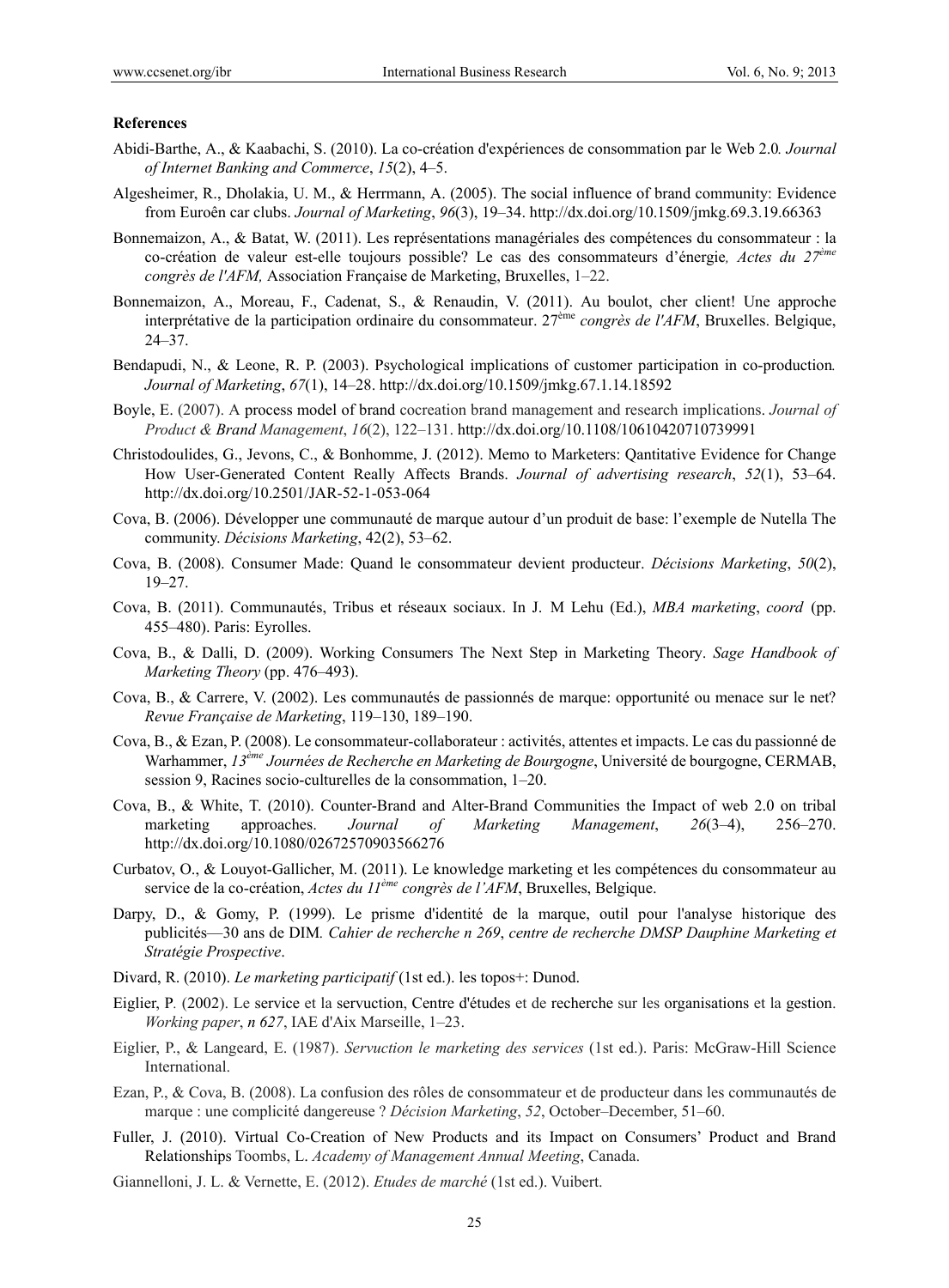- Gouillart, F, J., & Ramaswamy, V. (2011). *L'entreprise co-créative Clients, employés, fournisseurs... Quand l'organisation s'ouvre à ses partenaires* (1st ed.). Vuibert.
- Jo Hatch, M., & Schultz, M. (2010). Toward a theory of brand co-creation with implications for brand governance. *Journal of Brand Management*, *17*, 590–604. http://dx.doi.org/10.1057/bm.2010.14
- Korchia, M. (2000). Une nouvelle typologie de l'image de marque. *Actes* du *16ème congrès international* de l'Association Française du Marketing, Montréal, Canada. Mai.
- Kozinet, R. V. (2002). The Field Behind the Screen: Using. Netnography for Marketing Research in Online Communities. *Journal of Marketing Research*, *7*(1), 61–72. http://dx.doi.org/10.1509/jmkr.39.1.61.18935
- Kozinet, R. V. (2006). Click to connect: netnography and tribal advertising. *Journal of advertising research*, *46*, 278–288.
- Kreziak, D., & Frochot, V. (2011). La co-construction de l'expérience en station ski. *Décision Marketing*, *64*(2), 23–33.
- Lapert, D., & Munos, A. (2009), *Marketing des services* (2nd ed.). Les topos+: Dunod.
- Lusch, R. F., & Vargo, S. L. (2006). Service-Dominant Logic: Reactions, Reflections and Refinements. *Marketing Theory*, *6*(3), 281–288. http://dx.doi.org/10.1177/1470593106066781
- McAlexander, J. H., Schouten, J. W., & Koeing, H. F. (2002). Building Brand Community. *Journal of Marketing*, *66*, 38–54. http://dx.doi.org/10.1509/jmkg.66.1.38.18451
- Merz, M., Yi, H. A., & Vargo, S. L. (2009). The evolving brand logic: a service-dominant logic perspective. *Journal of the Academy of Marketing Science*, *37*(3), 328–344. http://dx.doi.org/10.1007/s11747-009-0143-3
- Meyronin, B., & Ditandy, C. (2011). *Du management au marketing des services* (2nd ed.). Améliorer la relation client—Développer une véritable culture de service. *Marketing communication*, Dunod.
- Michon, C. (2009). Le rôle de l'identité: Source dans la création de l'identité de marque*. Congrès International Paris Venise des Tendances du Marketing en Europe*, Venise.
- Mills, P. K., & Morris, J. H. (1986). Clients as Partial Employer of Service Organizations Role, *Academy of Management Review*, *11*(4), 726–735.
- Moreno, C., & Besson, M. (2009). Créer de la valeur dans les services: l'exemple de l'iPhone sur le marché français. *Service Science and Network Theory*, 16–19, Capri, Italy: EIASM.
- Muniz, J. A. M., & O'Guinn, T. C. (2001). Brand community. *Journal of Consumer Research*, *27*(4), 412–432. http://dx.doi.org/10.1086/319618
- Payne, A. F., Storbacka, K., Frow, P., & Knox, S. (2009). Co*-*creating brands*:* diagnosing *and* designing *the*  relationship experience. *Journal* of *Business Research*, *62*(3), 379–389. http://dx.doi.org/10.1016/j.jbusres.2008.05.013
- Pearse, J. (2011). Co*-*creation communities can be goldmines for brands*:* Danone used it*s* community of 400 women to develop a new product in just few months for conception. *Leader*, 17 March.
- Prahalad, C. K., & Ramaswamy, V. (2004). Co-creating unique value with customers. *Strategy & Leadership*, *32*(3), 4–9. http://dx.doi.org/10.1108/10878570410699249
- Prahalad, C. K., & Ramaswamy, V. (2004). Co-creation experiences: the next practice in value Creation, *Journal of Interactive Marketing*, *18*(3), 5–14. http://dx.doi.org/10.1002/dir.20015
- Prahalad, C. K., & Ramaswamy, V. (2000). Co-opting customer competence. *Harvard Business Review*, *78*(1), 79–87.
- Prahalad, C. K., & Ramaswamy, V. (2002). The co-creation connection. *Strategy and Business*, *20*, 50–61.
- Prahalad, C. K., & Ramaswamy, V. (2003). The new frontier of experience innovation, MIT Sloan. *Management Review*, *44*(4), 12–18.
- Pongsakornrungsilp, S., & Schroeder, J. (2011). Understanding value co-creation in a coconsuming group*. Marketing Theory*, *11*(3), 303–324. http://dx.doi.org/10.1177/1470593111408178
- Raies, K. & Gavrard-Perret, M. L. (2011). Intention de fidélité à la marque des participants à une communauté virtuelle de marque: le rôle dual de l'engagement. *Recherche et Applications en Marketing*, *26*(3), 23–43. http://dx.doi.org/10.1177/076737011102600302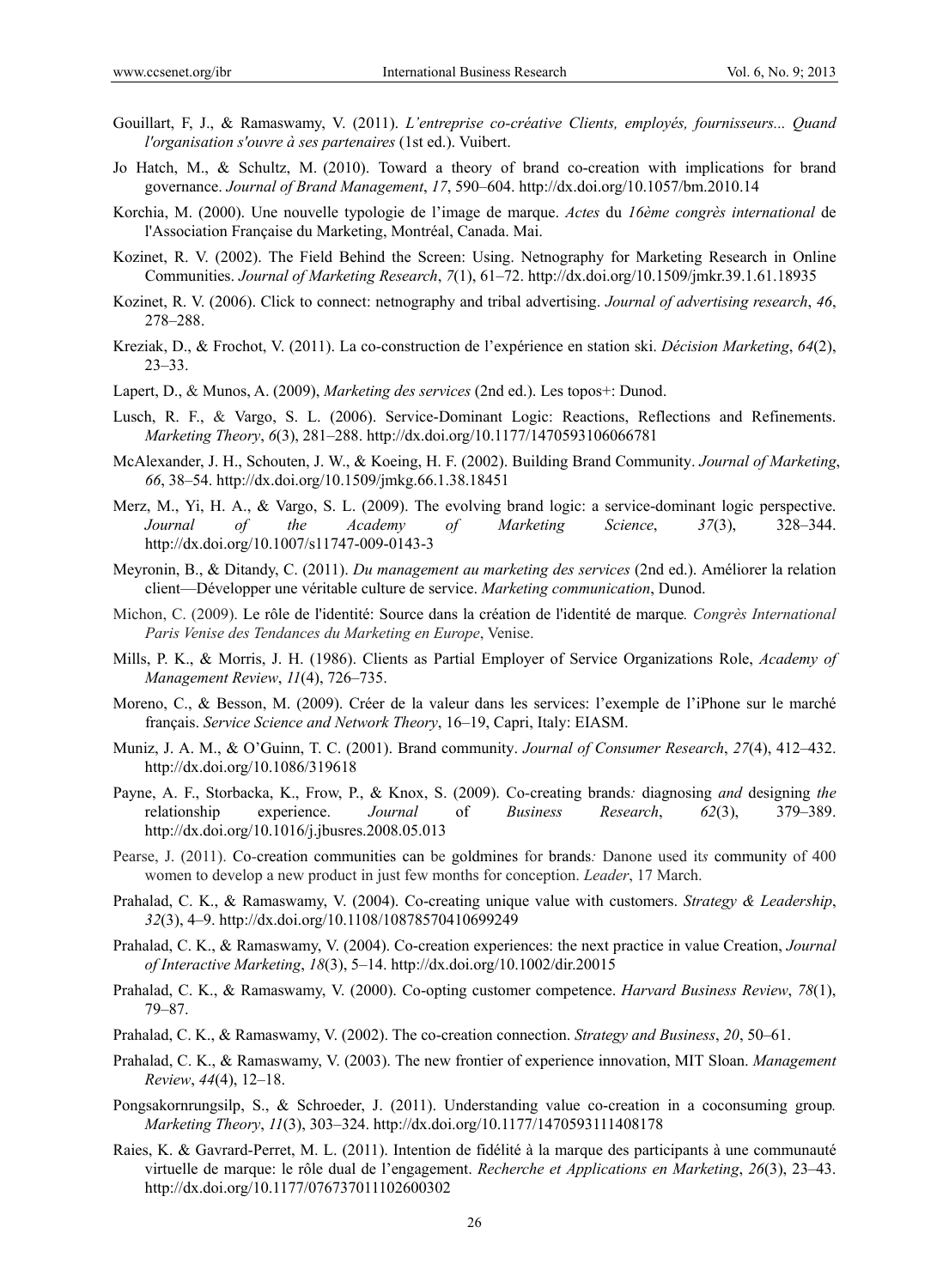- Reniou, F. (2009). Opérations participatives des marques: pourquoi et comment faire participer les consommateurs? De la compréhension des opérations participatives et des motivations des consommateurs à s'y engager à l'analyse de leurs effets sur la marque. *Thèse de Doctorat Sciences de Gestion*, Université Paris Dauphine.
- Schau, H. J., Muñiz, J. A. M., & Arnould, E. J. (2009). How Brand Community Practices Create Value. *Journal of Marketing*, *73*(5), 30–51. http://dx.doi.org/10.1509/jmkg.73.5.30
- Schouten, J. W., & McAlexander, J. H. (1995). Subcultures of Consumption: An Ethnography of the New Bikers. *Journal of Consumer Research*, *22*, 43–61. http://dx.doi.org/10.1086/209434
- Sitz, L., & Amine, A. (2004). Consommation et groupes de consommateurs, de la tribu postmoderne aux communautés de marque: pour une clarification des concepts, *3èmes Journées Normandes de la consommation*, Rouen, 11 et 12 Mars.
- Vargo, S. L., & Lusch, R. F. (2004). Evolving to a new dominant logic for Marketing. *Journal of Marketing*, *68*, 1–18. http://dx.doi.org/10.1509/jmkg.68.1.1.24036
- Vargo, S. L., & Lusch, R. F. (2008)*.* Why 'service'*. Journal of the Academy of Marketing Science*, *36*(1), 25–38. http://dx.doi.org/10.1007/s11747-007-0068-7
- Vernette, E., & Tissier-Desbordes, E. (2012). La participation du client, la co*-*production, la co*-*création: un nouvel eldorado pour le marketing? *Décisions Marketing*, *65*(1), 212–215.
- Von Hippel, E. (1986). Lead users: a source of novel product concepts. *Management Science*, *32*, 791–805. http://dx.doi.org/10.1287/mnsc.32.7.791
- Viseur, R. (2007). Co*-*créateur*:*les apports du client créatif dans le design de produits nouveaux. *Ateliers de la recherche en design*. Bordeaux, 11 Décembre.

#### Tables

Table 1. Comparison of the two Axe events to co-creation

| <b>Event and Facebook</b><br>page                 | <b>Facebook page: Axe Dark Temptation:</b><br>competition of seduction (Tunisia)                       | <b>Facebook page: Axe Boat (France)</b>                                                                    |
|---------------------------------------------------|--------------------------------------------------------------------------------------------------------|------------------------------------------------------------------------------------------------------------|
| Incentives                                        | Extrinsic incentives (financial )                                                                      | Intrinsic incentives:                                                                                      |
| $(\text{why?})$                                   |                                                                                                        | Entertainment: sharing of collective experiences, living<br>individual experiences                         |
|                                                   |                                                                                                        | Idealism: the brand and the communities share the<br>same values                                           |
| Participants (who?)                               | University students                                                                                    | The brand community members                                                                                |
|                                                   | Passive participants: people voting                                                                    | Active participants: participating in games and events                                                     |
|                                                   | Active participants: showcasing an attitude when<br>taking a picture                                   |                                                                                                            |
| Duration<br>of<br>the<br>participation (when?)    | Temporary, limited to the duration of the event                                                        | Every year: regular                                                                                        |
|                                                   |                                                                                                        | Continuous exchange throughout the year, outside the<br>participative events                               |
| Interaction<br>hetween<br>participants and brands | Weak interaction                                                                                       | Strong interaction on a long-term basis                                                                    |
| Co-creation effects                               | Minor co-creation:                                                                                     | Major co-creation:                                                                                         |
|                                                   | Co-creation of a temporary offer (in this case the<br>advertising concept)                             | Co-creation of experiences for people participating in<br>the event.                                       |
|                                                   | Interaction is weak between participants and the<br>brands, it is limited to the duration of the event | Co-creation of new offers outside the participative<br>events. In this case, there is a strong interaction |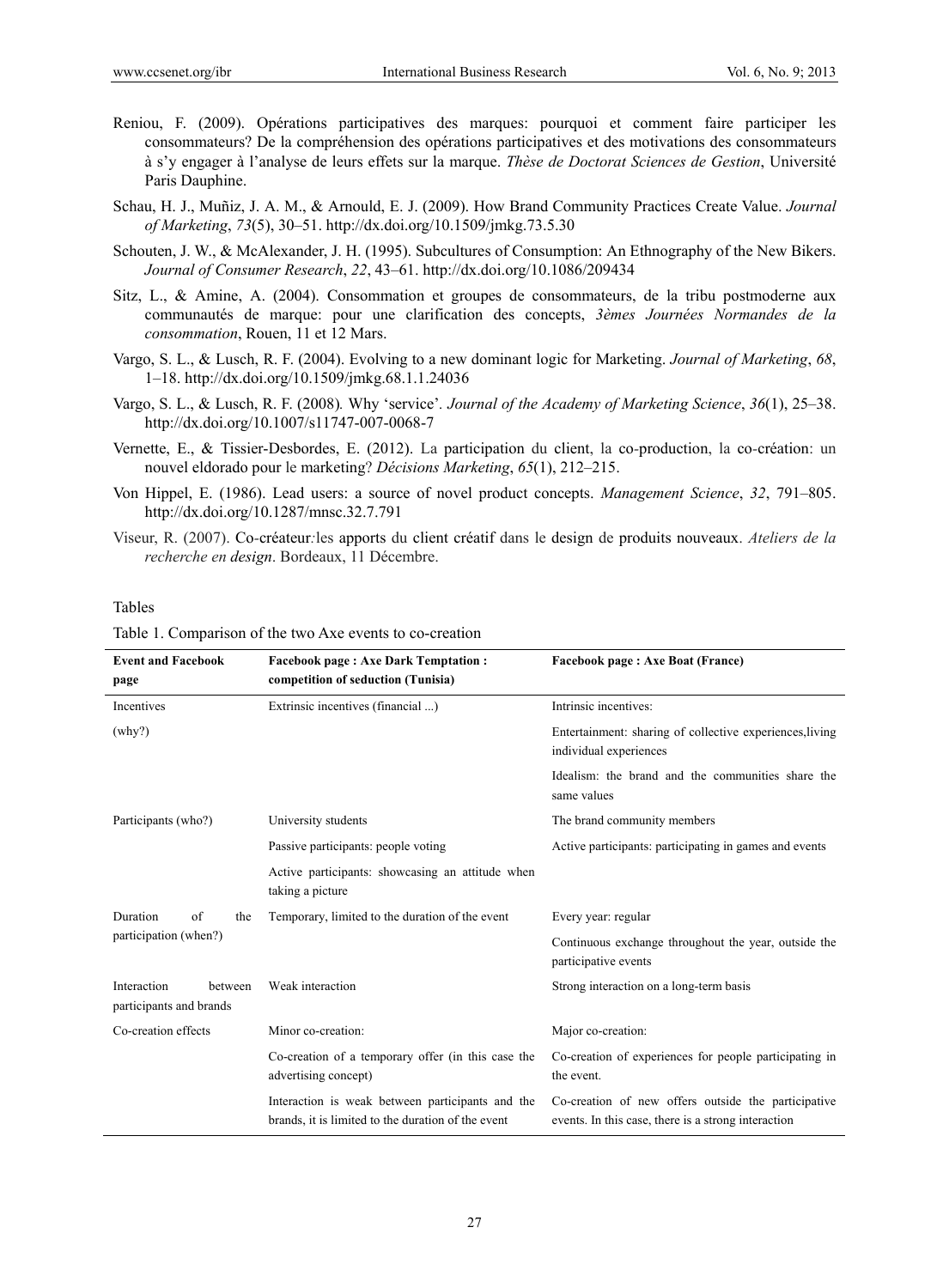## Table 2. Kapferer's Brand identity Prism (1991)

| Kapferer's Brand identity Prism |                                                                                                                                                                                                              |  |
|---------------------------------|--------------------------------------------------------------------------------------------------------------------------------------------------------------------------------------------------------------|--|
| <b>Physique</b>                 | the tangible qualities of the brand, what is externally perceived? For instance: product features, packaging                                                                                                 |  |
| <b>Physique</b>                 | the tangible qualities of the brand, what is externally perceived? For instance: product features, packaging                                                                                                 |  |
| Relationship                    | the relationship between the brand and the consumer; exchange or transaction (Kapferer, 1998)                                                                                                                |  |
| <b>Reflection</b>               | The brand or the product's target                                                                                                                                                                            |  |
| Personality                     | the brand's personality traits, what it conveys through its brand image. The personality consists on 5 factors based on the<br>OCEAN model: Openness, Conscisiouness, Extraversion, Agreableness, Neuroticsm |  |
| <b>Culture</b>                  | the brand's values developed over time.                                                                                                                                                                      |  |
| Self-image                      | This is what the consumer is looking for and finds in the brand                                                                                                                                              |  |

## Table 3. unilaterale Communication (one to one) vs multilaterale communication (one to many)



#### Table 4. Evidences of consumers willingness to belong to the Axe brand culture

|            | Evidences of consumers willingness to belong to the Axe brand culture                                            |
|------------|------------------------------------------------------------------------------------------------------------------|
| Gerald     | $27th$ of June "I want to design advertisements for Axe                                                          |
| Axe Effect | Do you know that recently, we have permitted to 8 of our fans to participate in the design of TV advertisements? |
| Raphael    | I want to star in an Axe TV advertisement and also to go on board the Axe Boat = D Love Axe $\leq$ 3             |
| Axe Effect | for the Axe boat, we should be able to arrange something over the next few days ;                                |
| Severine   | This video is so cool, I'd like so much to participate in an Axe TV advertisement, that would mean a lot to me   |